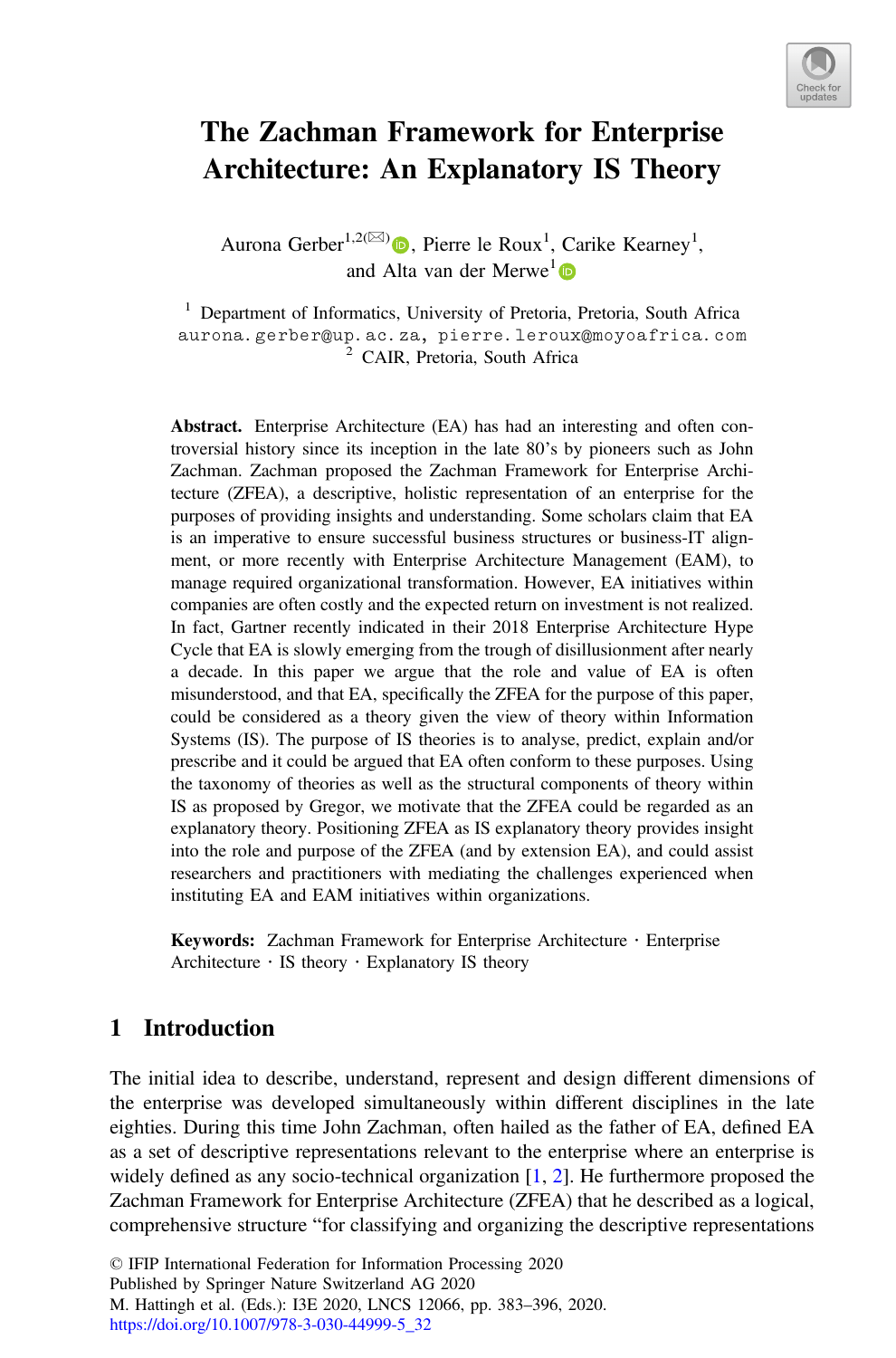of an Enterprise that are significant to the management of the Enterprise as well as to the development of the Enterprise's systems, manual systems as well as automated systems" [[1\]](#page-10-0).

Since this original establishment of EA in the late 80's, EA has developed as a comprehensive discipline receiving interest from researchers and practitioners. Several frameworks were proposed, refined and implemented in practice [\[3](#page-10-0)–[9](#page-11-0)], and scholarly research investigated the nature and impact of EA [[10](#page-11-0)–[16\]](#page-11-0). Recent developments in the broad domain of EA include Enterprise Architecture Management (EAM) that elevates EA as a strategic business function rather than an IT function within organizations, and recent research indicate that EAM may indeed assist with organizational agility and transformation [\[17](#page-11-0)–[21](#page-11-0)].

EA in strategic context is directed at the current and future purposes of the organization as well as to assist in reaching organisational goals and objectives, including ensuring that the business with its technologies and resources are aligned [\[10](#page-11-0), [22\]](#page-11-0). However, enterprises often experience challenges with the implementation of EA initiatives and capabilities [\[23](#page-11-0)], resulting in sentiments documented mostly in popular press, for instance stating that EA is dead [\[24](#page-11-0), [25\]](#page-11-0). EA initiatives are often costly and without the expected return on investment. Recent blog posts, for instance, claim that several EA frameworks or tools, specifically the ZFEA, are fake tools without any real value [\[26](#page-11-0)]. In their recent 2018 Enterprise Architecture Hype Cycle Gartner found that EA is only now, after more than a decade, emerging from the trough of disillusionment [[27\]](#page-11-0).

The authors acknowledge the criticisms, but in this paper we argue that the role and value of EA is often misunderstood, and for the purposes of this paper, we argue that EA, specifically the ZFEA, should be considered as a theory given the perspectives on theory adopted within Information Systems (IS). EA is relevant for the IS domain as IS is the discipline concerned with studying socio-technical systems, and the view of theory within IS is therefore applicable to EA. Some of the views on IS theory include "theory as statements that say how something should be done in practice" or "theory as statements providing a lens for viewing or explaining the world". The purpose of IS theories is to analyse, predict, explain and/or prescribe and it could be argued that the intent of EA often conforms to these purposes.

For this paper we focus on the ZFEA primarily and we support this selection by analysing the foundational aspects of EA. We subsequently adopt the fundamental view about the nature of theories within IS by Gregor. We adopted the taxonomy of theories as well as the structural components of theory within IS as proposed by Gregor [[28\]](#page-11-0) to analyse the ZFEA. The main research question answered by this study can be stated as follows: Given the nature and structure of theories within IS, could the ZFEA be considered as a theory? Similar to the method used by Gregor to evaluate five types of theory in IS, we evaluate the ZFEA [[28\]](#page-11-0). By establishing whether ZFEA, and by extension, EA in general, could be regarded as IS theories, we believe that insight on what function EA should fulfil, as well as the use and position of EA and its frameworks and tools, specifically given the strategic developments such as EAM, could be enhanced.

The remainder of this paper is structured as follows. In the next sections on related work we provide overviews on EA, the ZFEA and IS theories. We then analyse the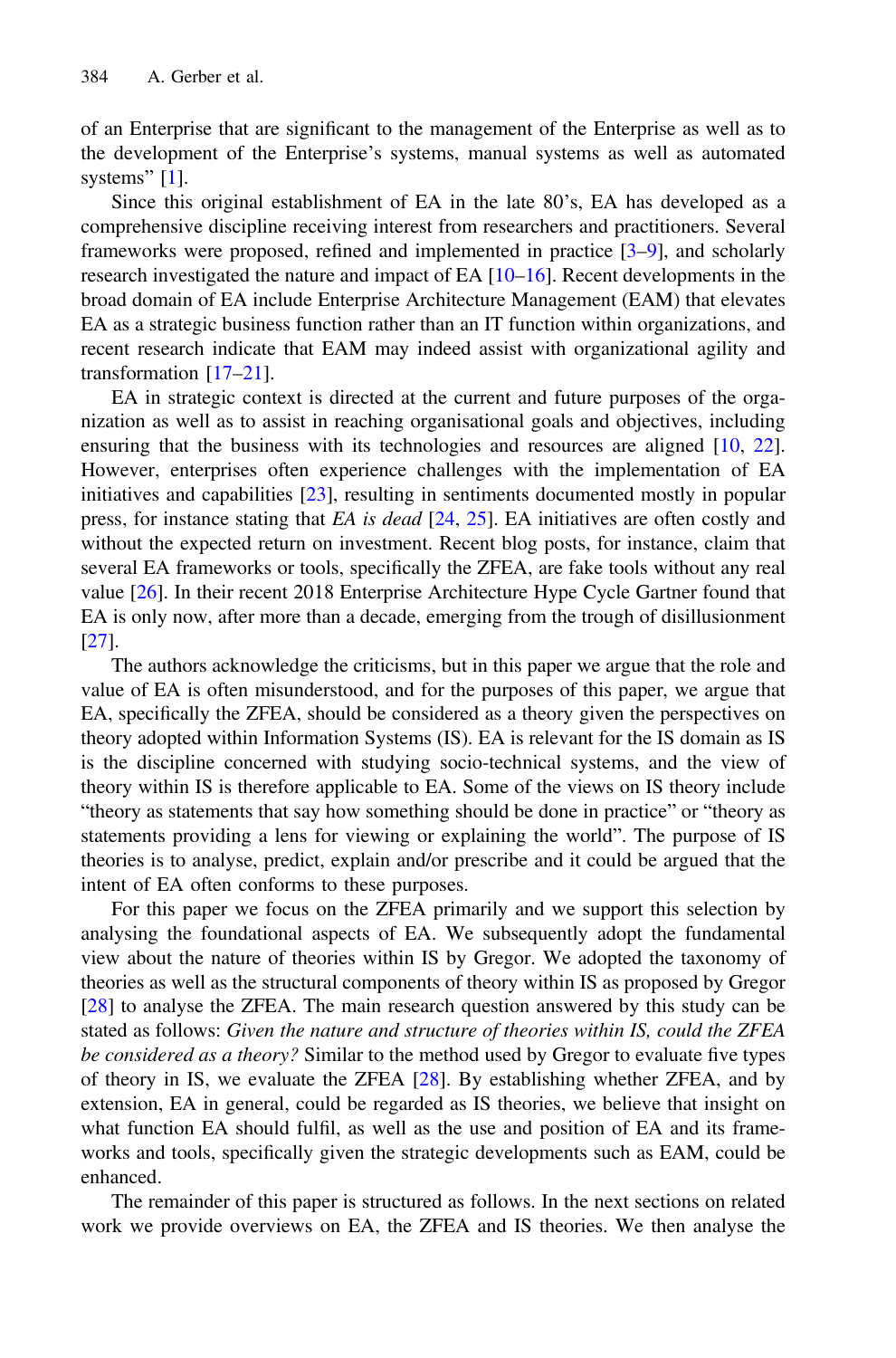foundations of EA and motivate the choice of ZFEA for the purpose of this paper. We subsequently analyse the ZFEA given the nature of IS theories (taxonomy and structure) by Gregor, and we finally conclude.

#### 2 Background

Within this background section we provide a short introduction to EA as well as the ZFEA, followed by the background necessary for IS theory as is relevant for this paper.

#### 2.1 Enterprise Architecture

EA originally developed from the need to align the business and information technology aspects of the organisation with one another [\[12](#page-11-0)], but has since advanced to be viewed from more than one perspective and for more than one application [\[10](#page-11-0)]. EA developed from more than one discipline with differing terminology, seeking mostly similar goals such as organisational alignment, integration, and ability to understand and manage complexity and change [\[16](#page-11-0), [29\]](#page-12-0). Several definitions for EA exist, such as that EA is the continuous practice of describing the essential elements of a socio‐ technical organization, their relationships to each other and to the environment, in order to understand complexity and manage change [[30\]](#page-12-0). Urbaczewski and Mrdalj defined EA as a description or blueprint that defines the day-to-day operation and structure of an organization [[3\]](#page-10-0), and Zachman himself defined EA as a set of descriptive representations relevant to the enterprise [[31\]](#page-12-0). EA is directed at ensuring that the business with its technologies and resources, as well as the current and future purposes of the organization are aligned. Since its inception, several different EA frameworks were developed from different perspectives and disciplines. Due to space limitations, we will mostly focus on the ZFEA, however, several works on the history, evolution, purpose of, and recent developments within EA are included as references [[3,](#page-10-0) [12](#page-11-0), [13](#page-11-0), [16](#page-11-0), [17](#page-11-0), [32](#page-12-0)–[38\]](#page-12-0). In Sect. [4](#page-7-0) we analyse the grounding of the EA discipline to motivate the choice of the ZFEA for this paper, and in the next section a short overview of ZFEA is provided.

#### 2.2 The Zachman Framework for Enterprise Architecture (ZFEA)

John Zachman is widely acknowledged as the father of EA [[16,](#page-11-0) [39\]](#page-12-0). Borrowing from the field of engineering, Zachman described how insight into different disciplines and the manufacturing process contributed to the ZFEA [[1,](#page-10-0) [40](#page-12-0)]. Zachman describes the breakthrough that led to his now well-known ZFEA as the realisation of the existence of different perspectives relevant to a product, which he then applied to an enterprise [\[39](#page-12-0)]. The ZFEA was designed after observing that various engineered objects such as computers, buildings and airplanes (the designed artefacts) can be classified according to the fundamental abstractions or interrogatives namely What? How? Where? Who? When? Why?, in columns (Table [1](#page-3-0)), as well as specific audience perspectives and transformations in rows (Table [2\)](#page-4-0) [[1\]](#page-10-0). The ZFEA (Fig. [1\)](#page-3-0), is therefore a  $6 \times 6$  twodimensional classification schema for designing descriptive representations of the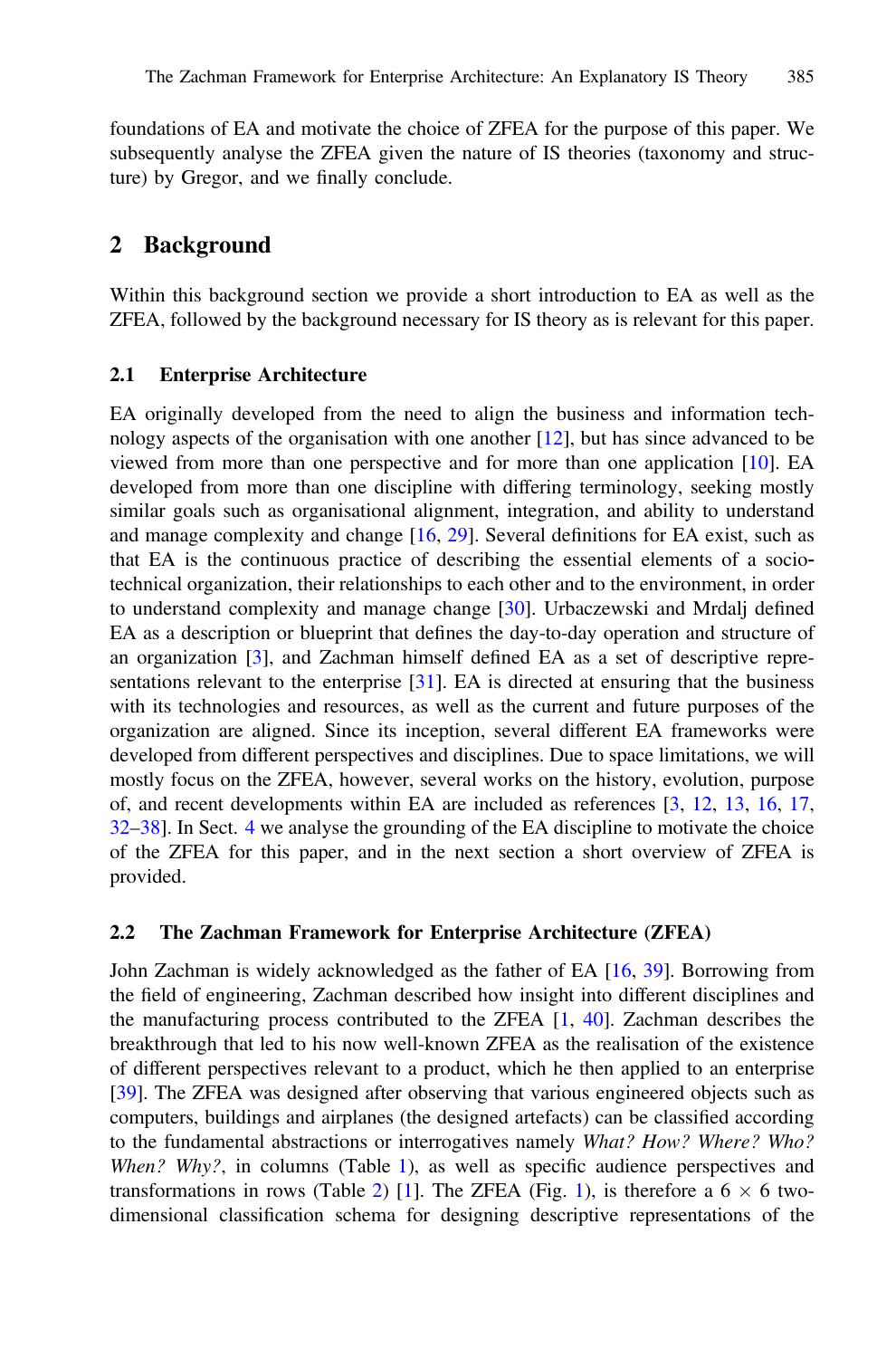<span id="page-3-0"></span>enterprise. The ZFEA is also described as an enterprise ontology with no process or tooling implications [\[41](#page-12-0)], or a meta-model of an enterprise represented in a matrix comprised of columns and rows. Each intersection of a column and row provides a unique representation or view of the enterprise [[1\]](#page-10-0).



Fig. 1. The Zachman Framework for Enterprise Architecture (ZFEA) (reproduced from [[1](#page-10-0)])

| Interrogative    | Description                                                                 |
|------------------|-----------------------------------------------------------------------------|
| (Columns)        |                                                                             |
| What (Data)      | What information, business data and objects are involved?                   |
| How (Function)   | How does it work? (process flows)                                           |
| Where (Network)  | Where are the components located? (network models/distribution<br>networks) |
| Who (People)     | Who are involved? (workflow models or responsibility assignments)           |
| When (Time)      | When do things happen? (timing cycles)                                      |
| Why (Motivation) | What is the motivation? (business drivers, motivation intensions)           |

Table 1. Summary of the ZFEA interrogatives (abstractions) [[1](#page-10-0)].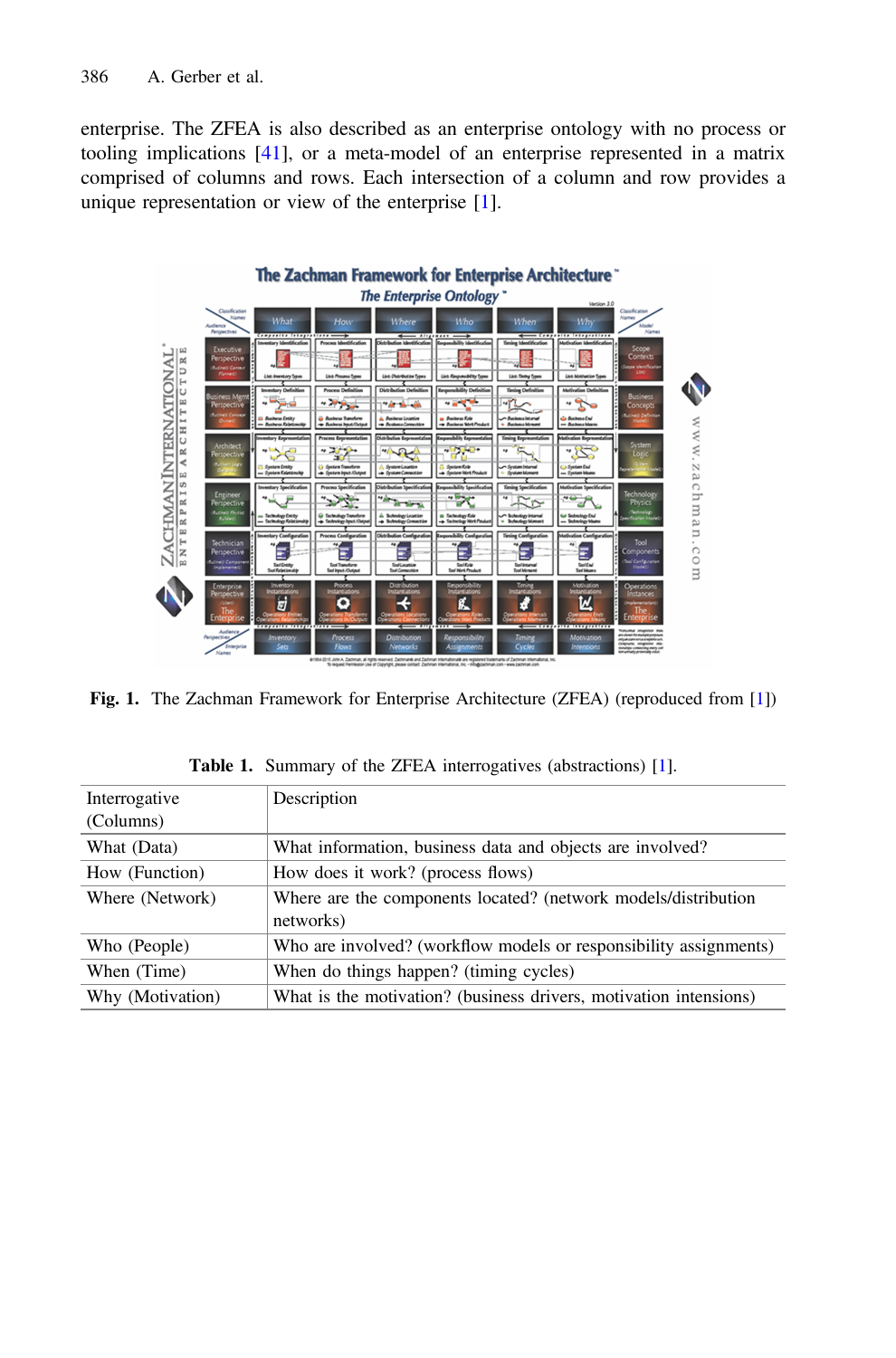<span id="page-4-0"></span>

| Perspective (Rows)   | Description                                                                                                                                                |
|----------------------|------------------------------------------------------------------------------------------------------------------------------------------------------------|
| Executive (Planner)  | Contextual View. Defines the limits for all remaining                                                                                                      |
|                      | perspectives                                                                                                                                               |
| Business Manager or  | Conceptual View. This perspective is concerned with the business                                                                                           |
| CEO (Owner)          | itself                                                                                                                                                     |
| Architect (Designer) | Physical View. The architect or person responsible for narrowing<br>the gap between what is required versus what is physically and<br>technically possible |
| Engineer (Builder)   | Represents the perspective of the enterprise engineers interested<br>in 'building' or designing the building blocks identified by the<br>architecture      |
| Technician           | Represents the perspective of the business technicians such as the<br>database implementers and the workflow system implementers                           |
| User (Enterprise)    | Represents the perspective of the running/functioning enterprise                                                                                           |

Table 2. Summary of the ZFEA perspectives [[1](#page-10-0)].

#### 2.3 Information Systems Theory

In a seminal work on IS theory, Gregor investigated the nature of theory in Information Systems both with regards to theory types and theory components [[28\]](#page-11-0). Gregor emphasized the importance of developing good theory and highlighted the limited discussions regarding the nature of theory as well as the structural components of different types of theories in IS. Theory allows for different perspectives and aims to enhance our understanding of the world by providing explanations, descriptions, predictions and actionable guidance [\[28](#page-11-0)]. Gregor's work is foundational for almost all discussions about theory in IS [[42](#page-12-0)–[46](#page-12-0)].

Gregor identified some core aspects for developing and classifying IS theories [[28\]](#page-11-0):

- Causality (cause and effect): Certain circumstances or events will have certain outcomes. It might be required in some instances to determine the cause of an event to provide an explanation. The same is true for predictions, insights into the cause influences the prediction.
- Generalization: An aspect or characteristic can be applied across a range of specific scenarios, places, people, etc. The degree of generalization determines different viewpoints. Generalization applied to a focused area is required for prediction, as without generalizations about the past or the present, a prediction about the future state is difficult to make. Gregor did not use generalization for classifying theory types.
- Prediction: Future occurrences are dependent on preconditions to realise.
- Explanation: Theory aimed at providing understanding on the how, why and when of an occurrence relating to human reasoning and argumentation.

Gregor furthermore proposed a classification scheme or taxonomy of IS theory types. The primary goal of a theory is directly related to a question or a problem that need to be solved. Theories are developed for the purposes of analysis and description, prediction, explanation and prescription, and these goals were used to produce a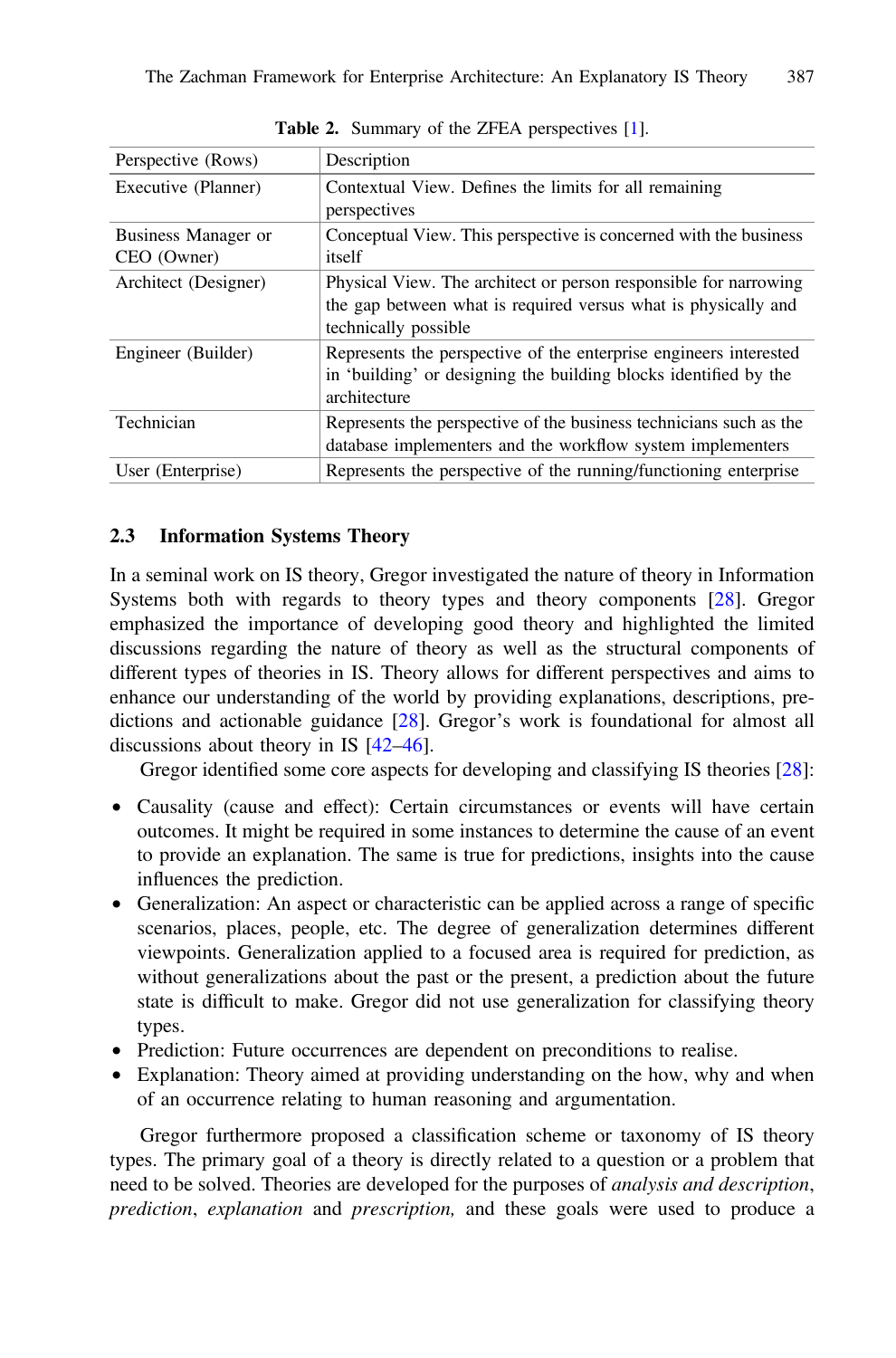| Theory type                            | Distinguishing attributes                                                                                                                                                                                                     |
|----------------------------------------|-------------------------------------------------------------------------------------------------------------------------------------------------------------------------------------------------------------------------------|
| I. Analysis                            | Says what is: Focuses on analysis and description only. An<br>analysis theory does not include predictions, or indication of<br>causal relationships among occurrences/events/objects                                         |
| II. Explanation                        | Says what is, how, why, when and where: The main aim is one of<br>explanation and to provide understanding. The theory provides<br>explanations but does not aim to predict with any precision. The<br>theory is not testable |
| III. Prediction                        | Says what is and what will be: The theory provides predictions<br>and has testable propositions but does not have well-developed<br>justificatory causal explanations                                                         |
| IV. Explanation and<br>Prediction (EP) | Says what is, how, why, when, where and what will be: Provides<br>predictions and has both testable propositions and causal<br>explanations                                                                                   |
| V. Design and action                   | Says how to do something: The theory gives explicit<br>prescriptions (e.g. methods, techniques, principles of form and<br>function) for constructing an artefact or complex object                                            |

<span id="page-5-0"></span>Table 3. A taxonomy of theory types in information systems research (reproduced from [\[28](#page-11-0)])

## Table 4. Structural components of theory (reproduced from [\[28](#page-11-0)])

| Theory components<br>(Common to all theory)      | Definition                                                                                                                                                                                                                                       |
|--------------------------------------------------|--------------------------------------------------------------------------------------------------------------------------------------------------------------------------------------------------------------------------------------------------|
| Means of representation                          | A physical representation of theory. This might include<br>mathematical terms, symbolic logic, tables, diagrams, graphs,<br>illustrations, models, prototypes                                                                                    |
| Constructs                                       | The focus point or object of the theory. All primary<br>constructs in the theory should be well defined. Many<br>different types of constructs are possible e.g. observational<br>(real) terms, theoretical (nominal) terms and collective terms |
| Statements of relationship                       | The nature of the relationship among the constructs depends<br>on the purpose of the theory. Types of relationships:<br>associative, conditional, compositional, unidirectional,<br>bidirectional or causal                                      |
| Scope                                            | The scope is specified by the degree of generality of the<br>statements of relationships and statements of boundaries<br>showing the limits of generalization                                                                                    |
| Theory components<br>(Contingent on theory type) | Definition                                                                                                                                                                                                                                       |
| Causal explanations                              | The theory gives statements of relationships among<br>occurrences/events/objects that show causal reasoning (not<br>covering law or probabilistic reasoning alone)                                                                               |
| Testable propositions<br>(hypotheses)            | Relationships between objects/events (constructs) can be<br>tested by means of observation or experience                                                                                                                                         |
| Prescriptive statements                          | The theory provides a method or guidance on how to<br>accomplish something in practice e.g. construct a complex<br>object or develop a strategy                                                                                                  |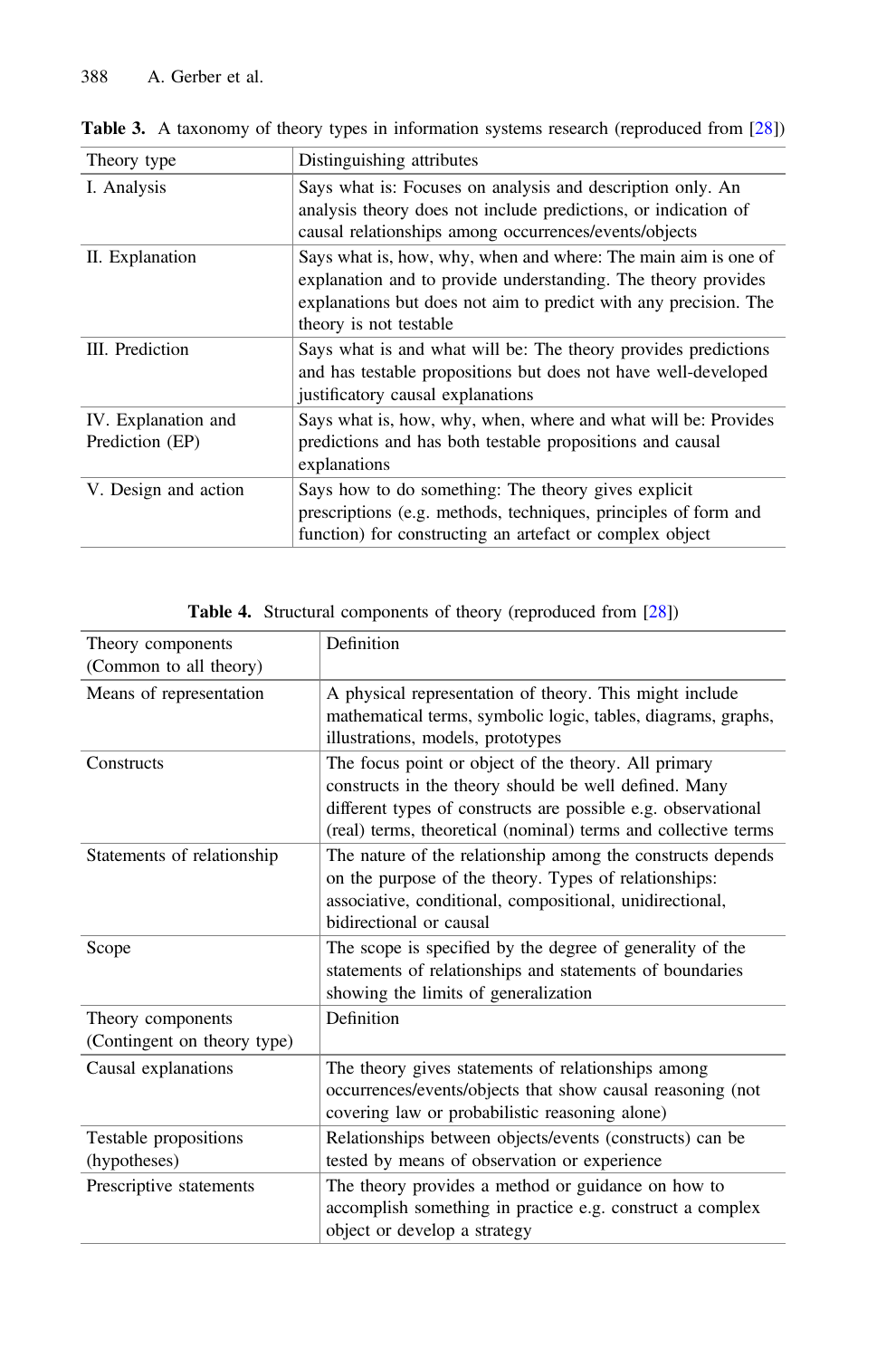<span id="page-6-0"></span>taxonomy of theory types in IS (Table [3\)](#page-5-0) as well as the components of a IS theory (Table [4\)](#page-5-0) [\[28](#page-11-0)]. Gregor furthermore classified five different IS theories according to the taxonomy and structural components [\[28](#page-11-0)], and for this paper, we adopt the method used by Gregor to evaluate the ZFEA as will be discussed in Sect. [4](#page-7-0).

## 3 Motivation for Using the ZFEA

In this section we motivate the selection to use the ZFEA in this paper as representative of EA in general. An understanding of the origins and the thinking underpinning EA has relevance for this paper as it provides the foundation for EA concepts and frameworks, and provides the motivation for using the ZFEA as representative of the structural and ontological aspects of EA in general. Le Roux [\[47](#page-12-0)] adopted the approach of Baskerville and Dulipovici [\[48](#page-12-0)] to investigate the theoretical grounding of EA, and indicated that the theoretical base for EA emerged from more than one field. The results of this analysis are summarised in Table 5. These results support the legitimacy of the discipline and support the use of EA as a theoretical base. If the ZFEA is a representative of this theoretical underpinning, we could motivate the use of the ZFEA for this paper.

| Author                                 | Basis from which the underlying business problems of alignment, control,<br>efficiency and management of change are addressed                                                                                                                                             |
|----------------------------------------|---------------------------------------------------------------------------------------------------------------------------------------------------------------------------------------------------------------------------------------------------------------------------|
| Taylor [49]                            | The business system would have to be placed before the individual, and that<br>scientific management was needed to ensure this is possible. Efficiency<br>through interaction of individuals. Organisation as a holistic entity. Holistic<br>system before the individual |
| Shewhart<br>$\left[50\right]$          | From industrial engineering emphasized organizational control to enable<br>adaption. Past experience and process                                                                                                                                                          |
| Forrester<br>$\left[51\right]$         | Motivate an underlying base to understand the business system as a whole for<br>organizational management. Discuss the elements of the organisation and<br>interactions between elements                                                                                  |
| Drucker [52]                           | Business management motivation that argue for system as a whole broken<br>into elements, as well as the interactions between elements                                                                                                                                     |
| <b>Blumenthal</b><br>$\left[53\right]$ | Holistic systems planning to adapt to change, focus on IT systems within<br>organisations. Underlying elements and interaction between elements is an<br>enablement factor. Proposed a framework for planning                                                             |
| Helfert $[54]$                         | Financial management perspective emphasizes resource flows with a holistic<br>platform/system from which to understand flows. The organisation is the<br>complete set of individual resource flows                                                                        |
| Anthony<br>$[55]$                      | A business system consists of diverse individual parts that all contribute to or<br>serve a specific purpose. Framework to understand organisational concepts<br>and their contribution                                                                                   |
| Senge $[56]$                           | Emphasizes the system as a whole, with 5 elements of technology that are<br>interdependent, and the interrelationships of system elements. Acknowledged<br>by Zachman                                                                                                     |

Table 5. Summary of works relating to EA origins and their basis of argument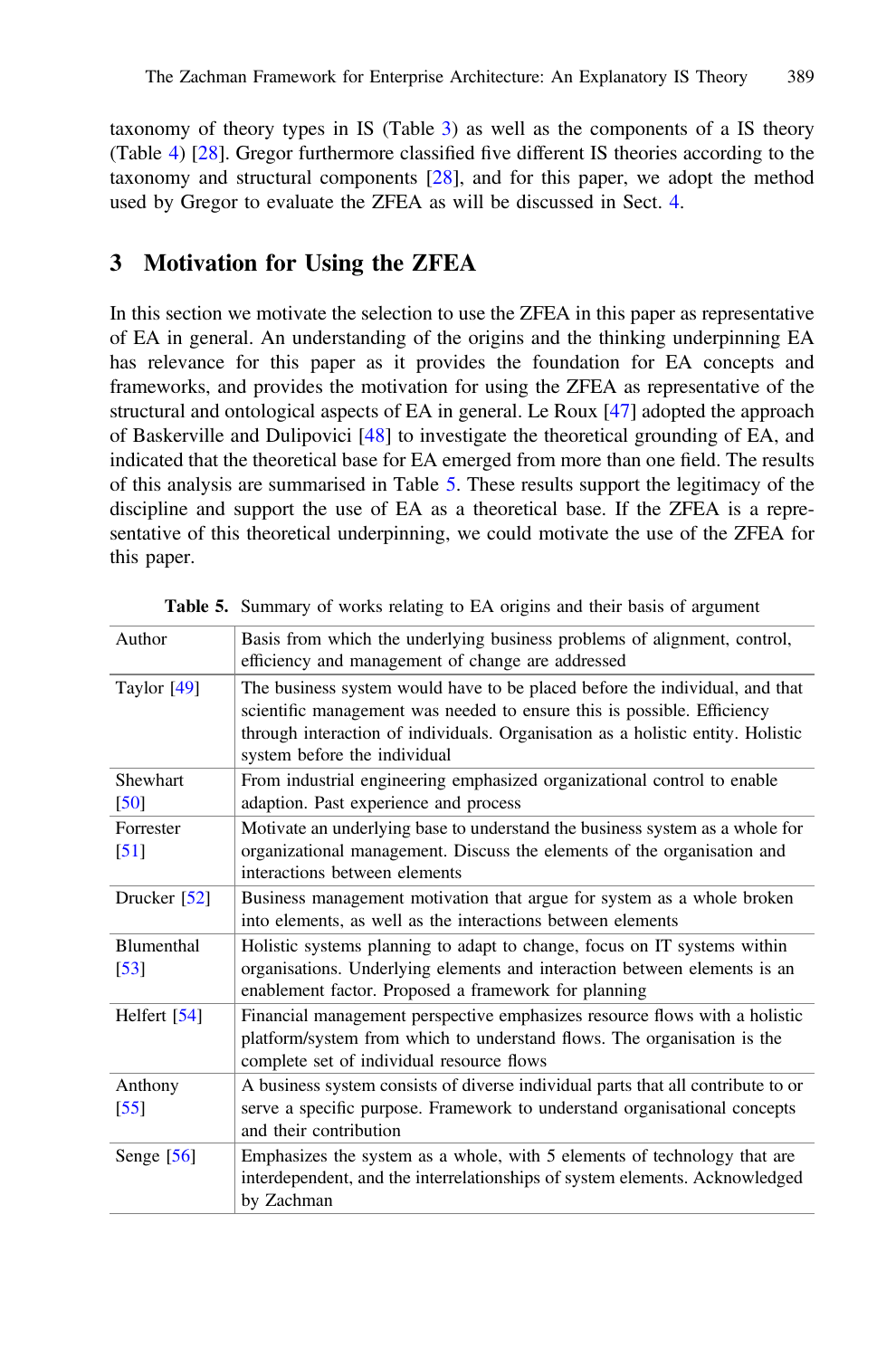<span id="page-7-0"></span>As indicated in Table [5,](#page-6-0) systems theory and systems thinking underpin much of the theoretical base of EA. Systems thinking supports a way of thinking about the organisation as a whole while also considering system parts with their interactions [\[56](#page-13-0), [57\]](#page-13-0). Systems theory provides a theoretical base from which to model the complete organisation as well as elements and interrelationships between elements [\[16](#page-11-0)]. The underpinning of systems thinking is furthermore distinguishable in EA in general as published by Lapalme [[10\]](#page-11-0), Simon et al. [[16\]](#page-11-0) and others [[3,](#page-10-0) [38](#page-12-0), [39](#page-12-0)].

As stated, the ZFEA is one of the original EA frameworks developed by Zachman in the late 80's [\[2](#page-10-0)] with origins in engineering, specifically systems thinking and systems theory [\[10](#page-11-0), [16\]](#page-11-0). Given the theoretical groundings of EA, specifically the adoption of systems theory and systems thinking as established by le Roux [[47\]](#page-12-0) in Table [5](#page-6-0), we could motivate that the ZFEA, which is fundamentally based on systems thinking, is in general representative of EA for the purpose of the investigation reported on in this paper.

### 4 The ZFEA as IS Theory

For the purposes of this paper, the ZFEA is mapped to Gregor's theory taxonomy as well as the structural components of theory to determine if the framework can serve as an IS theory. The first step is to classify the ZFEA as one of the theory types in the theory taxonomy of Table [3.](#page-5-0) According to Gregor it is required to look at the primary goals of the theory in order to classify it [[28\]](#page-11-0). The ZFEA is a structural representation or an ontology of an organization and all its elements with their relationships that is descriptive in nature. The ZFEA is directed at providing understanding and insight [\[58](#page-13-0)] with no process or tooling specifications [[41\]](#page-12-0). It is depicted as a  $6 \times 6$  two dimensional schema.

In the descriptions of Gregor's theory types taxonomy the last theory type (Type V Theory (design and action)) say 'how to do something' and the one thing the ZFEA does not do, is to specify a process and modelling approach clearly. This is one of the biggest criticisms against the ZFEA, and the ZFEA is therefore not a Type V Theory.

The descriptions of Gregor's first four theory types all specify that the theory specify 'What is' so in order to be one of the first four theory types, the ZFEA need to conform to this characteristic [\[28](#page-11-0)]. Zachman claimed the ZFEA is 'The Enterprise Ontology' or 'a theory of the existence of a structured set of essential components of an object for which explicit expressions is necessary and perhaps even mandatory for creating, operating, and changing the object (the object being an Enterprise, a department, a value chain, a "sliver," a solution, a project, an airplane, a building, a product, a profession or whatever or whatever)'. According to Zachman, the architecture built using the ZFEA schema would necessarily constitute the total set of descriptive representations that are relevant for describing the enterprise [[1,](#page-10-0) [31](#page-12-0)]. From these descriptions it can be argued that the ZFEA's intent is clearly one of describing 'What is', so it is one of the first four theory types. We now need to determine which one.

The ZFEA does extend beyond 'analysis and description' (Type I Theory) by providing explanations (i.e. 'say what is, how, why when and where'), but the ZFEA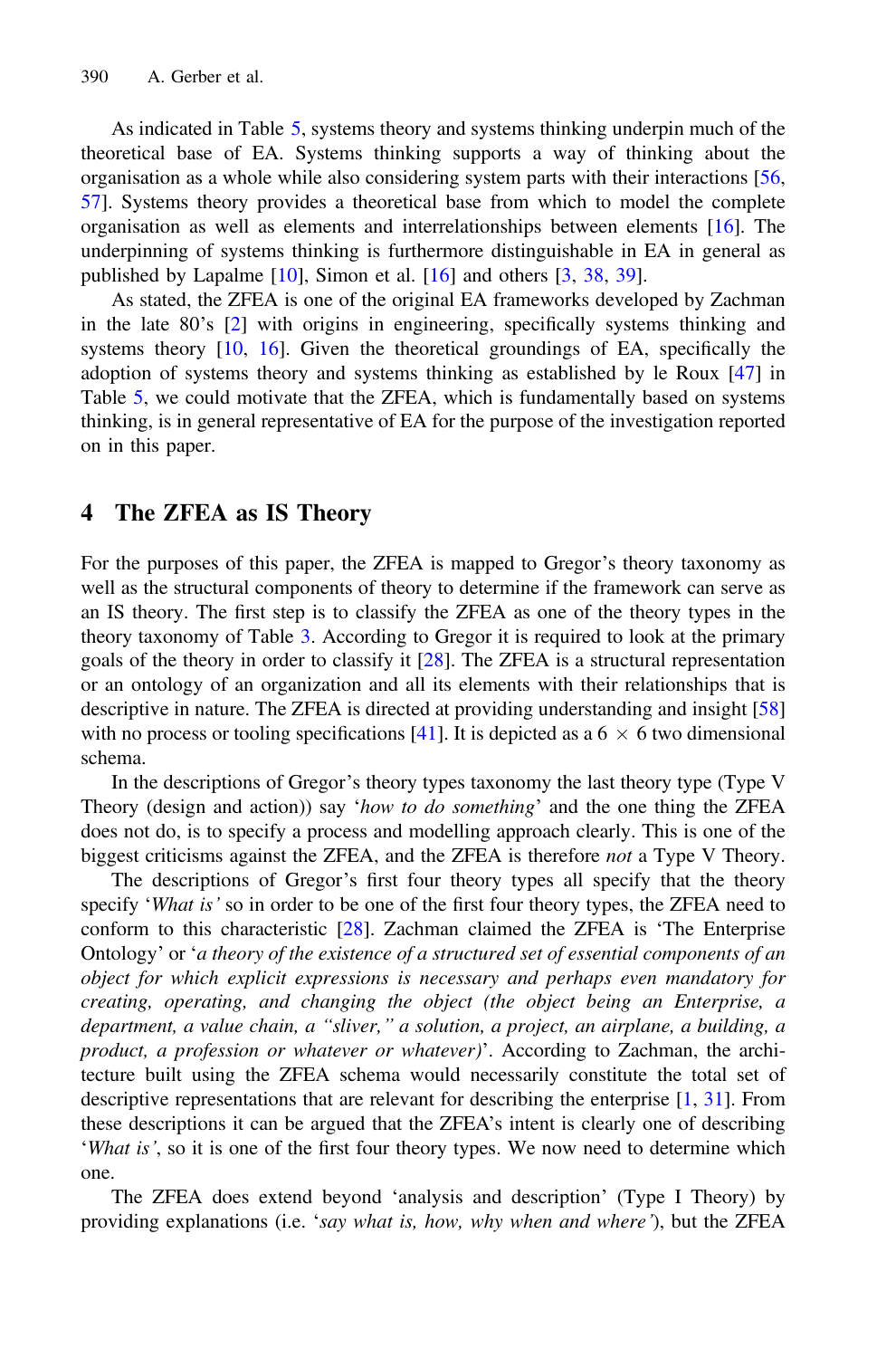does not aim to predict with precision, which is typical of a Type II Theory. The ZFEA furthermore does not say 'what is and what will be' and neither does the ZFEA have testable propositions (characteristics of a Type III Theory). The ZFEA aims to support causal explanation but does not pose direct quantitative causal explanations (the nature of Type IV Theories). From the above we could therefore argue that the ZFEA's goal and intent matches that of a Type II or Explanatory Theory that 'says what is, how, why, when and where'. A Type II Theory furthermore 'provides explanation, but does not aim to predict with any precision. There are no testable propositions'.

According to Gregor's taxonomy descriptions, the ZFEA can be regarded as an explanatory theory since the primary goals of the ZFEA conforms to those of an explanatory theory as discussed above. The next step is to analyse whether it is possible to identify the theory components of an IS theory depicted in Table [4](#page-5-0) as is done by Gregor for the classification of theory types [\[28](#page-11-0)]. We followed the exact method of Gregor and this analysis is presented in Table 6.

| Theory overview                                                                                                                                                                                                                                                                                       |                                                                                                                                                                                                                                                                                                                                                                                                                   |  |
|-------------------------------------------------------------------------------------------------------------------------------------------------------------------------------------------------------------------------------------------------------------------------------------------------------|-------------------------------------------------------------------------------------------------------------------------------------------------------------------------------------------------------------------------------------------------------------------------------------------------------------------------------------------------------------------------------------------------------------------|--|
| The ZFEA is an ontology, a $6 \times 6$ two-dimensional schema and a structure that is descriptive<br>in nature. The architecture of a specific enterprise that was developed using the ZFEA schema<br>or ontology would necessarily constitute the total set of descriptive representations that are |                                                                                                                                                                                                                                                                                                                                                                                                                   |  |
| relevant for describing the enterprise                                                                                                                                                                                                                                                                |                                                                                                                                                                                                                                                                                                                                                                                                                   |  |
| Theory component                                                                                                                                                                                                                                                                                      | <b>Instantiation: ZFEA</b>                                                                                                                                                                                                                                                                                                                                                                                        |  |
| Means of representation                                                                                                                                                                                                                                                                               | Conforms: Words, tables, diagrams, the ZFEA is a $6 \times 6$ matrix<br>consisting of a diagram and tables with accompanying<br>descriptions                                                                                                                                                                                                                                                                      |  |
| Primary constructs                                                                                                                                                                                                                                                                                    | Conforms: The complex object is the enterprise with its strategy,<br>technology, processes, people, roles, etc. A holistic view is<br>displayed. Objects are viewed from different perspectives and<br>interrogative abstractions                                                                                                                                                                                 |  |
| Statements of<br>relationship                                                                                                                                                                                                                                                                         | Conforms: Relationships between the audience perspectives and<br>interrogative abstractions are specified as transformations, and<br>within each cell primitives have predefined relationships.<br>Relationships in the ZFEA (and EA in general) are very<br>comprehensive <i>i.e.</i> dependent, associated, linked, bi-directional or<br>multi-directional, etc.                                                |  |
| Scope                                                                                                                                                                                                                                                                                                 | Conforms: The scope is specified by the degree of generality of<br>the statements of relationships. The ZFEA is a general schema<br>that aims to provide a holistic view of any enterprise or engineered<br>(complex) object and a very high level of generality is proposed.<br>Generalization was part of the ZFEA development as the schema<br>is derived from observing many different objects and industries |  |
| Causal explanations                                                                                                                                                                                                                                                                                   | Conforms: The ZFEA attempts to give statements of relationships<br>among phenomena (represented by the rows and columns in the<br>matrix). The ZFEA aims to support causal explanations                                                                                                                                                                                                                           |  |

Table 6. ZFEA and the theory components of Gregor [\[28](#page-11-0)].

(continued)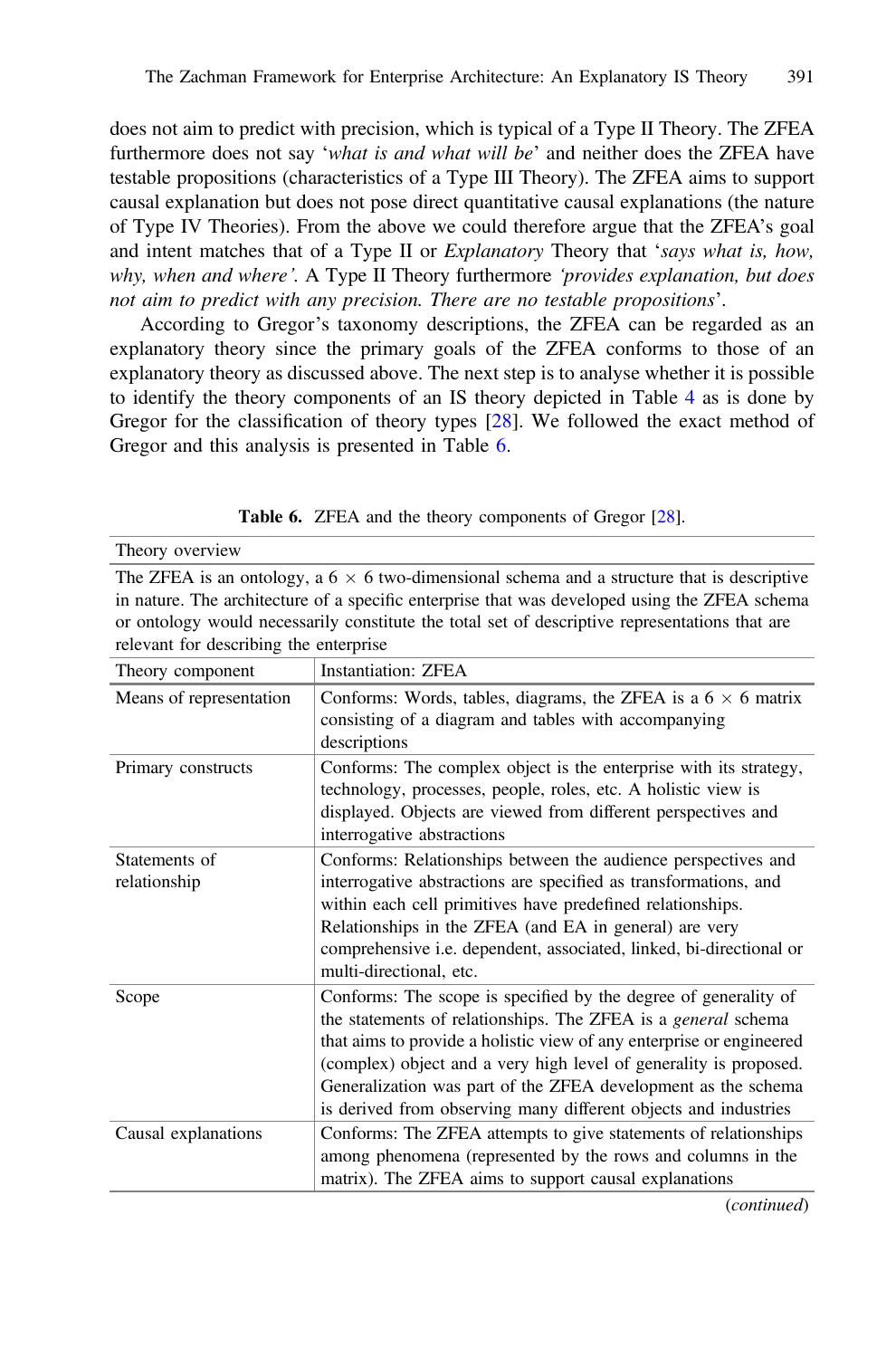| Theory component        | <b>Instantiation: ZFEA</b>                                           |
|-------------------------|----------------------------------------------------------------------|
| Testable propositions   | Does not conform: Statements of relationships between constructs     |
| (hypotheses)            | that are stated in such a form that they can be tested empirically   |
|                         | are not present. Zachman states that the model should not be         |
|                         | applied deterministically but that it is an ontology that is         |
|                         | repeatable and testable (such as the periodic table), however, there |
|                         | is not yet evidence of the ZFEA being implemented in such a way.     |
|                         | An explanatory theory typically do not conform to this component     |
| Prescriptive statements | Does not conform: Statements in the theory specify how people        |
|                         | can accomplish something in practice (e.g., construct an artefact or |
|                         | develop a strategy). This is somewhat supported by the ZFEA as       |
|                         | the purpose of the ZFEA is to model an enterprise by using the       |
|                         | interrogatives and perspectives, however, detailed process or        |
|                         | method is not supported. An explanatory theory typically do not      |
|                         | conform to this component                                            |

Table 6. (continued)

Given the results of the analyses, the conclusion can be made that the ZFEA could be regarded as an explanatory theory. An explanatory theory aims to provide an understanding on how, when and why an occurrence took place based on causality and argumentation. The ZFEA is aligned as its intent is to provide insights into the how, when and why of an enterprise. The ZFEA is represented in the form of a framework in order to provide a holistic view, but at the same time provides insights given specific perspectives. Each row, column and cell in the architecture is impacted by another e.g. the technology supports the business processes, the business processes the applications and the applications the strategy. Changes in any model will have an effect on the other models. Changes in strategy (cause) for example, will have an impact (effect) on the rest of the enterprise. All components form part of the whole to provide context. The scope is defined by the subset or component being designed. The ZFEA is described as an ontology and a structural schema that aims to be a repeatable and testable description of an enterprise. It can be argued that the main goals of the ZFEA is aligned to the goals of an explanatory theory since both aim to provide insight, understanding and causal explanations, as well as indicate relationships among components.

# 5 Conclusion

In this paper we motivate that the ZFEA could be regarded as an explanatory IS theory given the nature of theory in IS as proposed by Gregor [[28\]](#page-11-0). The paper firstly discussed the need for EA and how the need for a descriptive representation of an enterprise stems from multiple disciplines. Based on the origins of EA, it is clear that EA was initially developed for the purpose of fulfilling the strategic need for a holistic representation of an enterprise that can be used as a common guideline to understand and compare organizations. The paper addressed certain criticisms pertaining to the origins,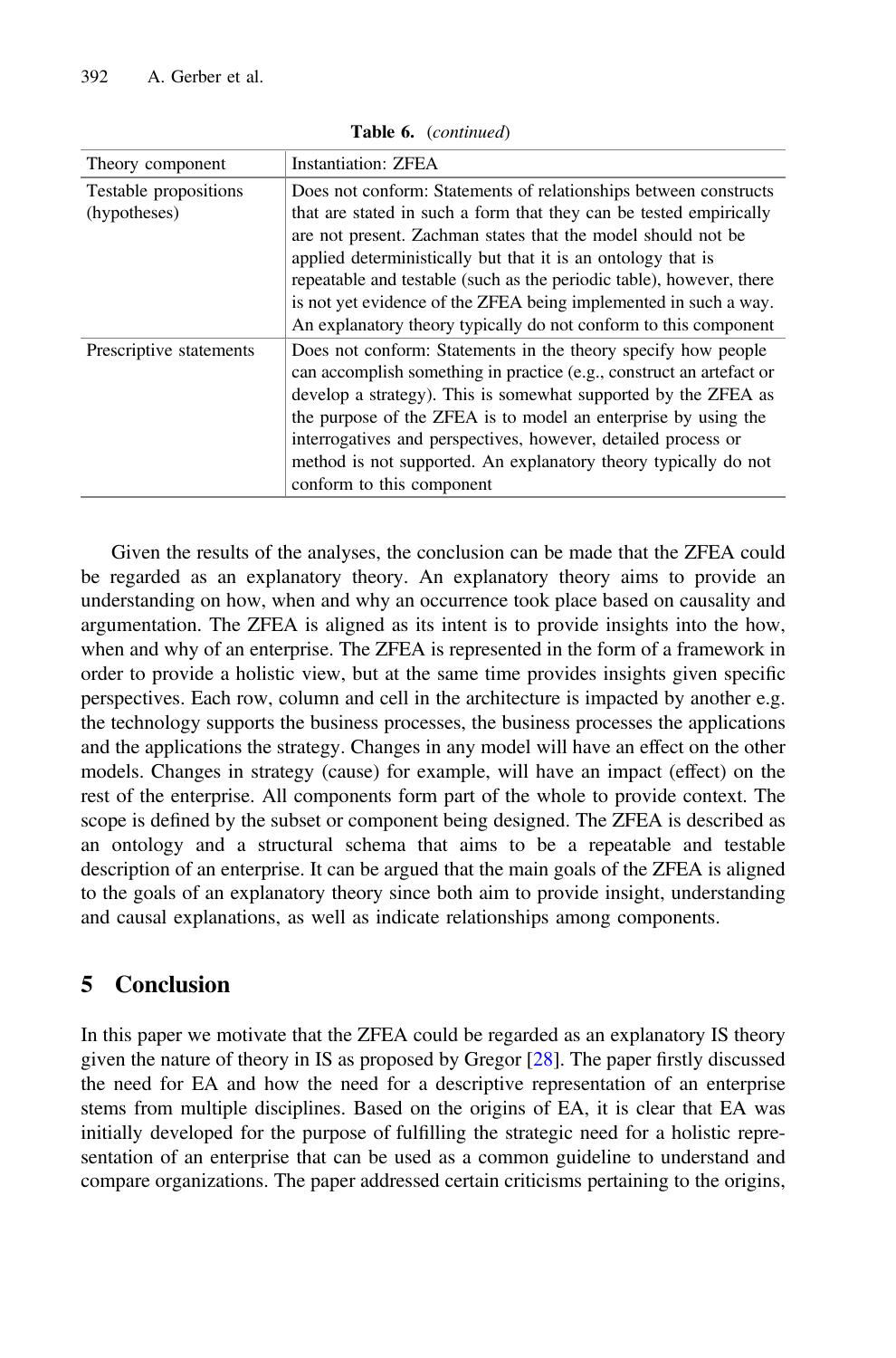<span id="page-10-0"></span>purpose and functionality of EA. EA, specifically the ZFEA, is often misunderstood, as it is not a methodology and does not provide steps on the implementation of an architecture.

Many different Enterprise Architecture Frameworks (EAF) addressing different business needs are available for use today, but for the purposes of this paper the framework of choice was the ZFEA. The ZFEA is an ontology and a two-dimensional schema aimed at providing a descriptive representation of a complex object [\[31](#page-12-0)]. As mentioned, the ZFEA's primary purpose is to provide a holistic understanding, thus supporting the argument of ZFEA serving as an explanatory IS theory.

ZFEA as explanatory theory provides a fresh perspective on how EA can be viewed, not as a methodology, but as a theory providing a lens for viewing or explaining an enterprise. As stated by Gregor, 'theory allows for different perspectives and aims to enhance our understanding of the world by providing explanations, descriptions, predictions and actionable guidance'. Positioning the ZFEA as IS theory provides insight into the role and purpose of EA and could assist researchers and practitioners with addressing challenges experienced when instituting EA and EAM initiatives within organizations. EA as an explanatory IS theory for organisations also present a new platform, context and therefore perspective, for focussed strategic organisational research. Further research would extend the analysis of EA as IS theory to other frameworks, as well as explore the implications when using EA as theory. We furthermore want to investigate whether the ZFEA as meta-ontology for enterprises, may be considered as a meta-theory for organisational research.

#### References

- 1. Zachman, J.A.: The framework for enterprise architecture: background, description and utility (2016). [https://www.zachman.com/resources/ea-articles-reference/327-the-framework-for-enterpr](https://www.zachman.com/resources/ea-articles-reference/327-the-framework-for-enterprise-architecture-background-description-and-utility-by-john-a-zachman) [ise-architecture-background-description-and-utility-by-john-a-zachman](https://www.zachman.com/resources/ea-articles-reference/327-the-framework-for-enterprise-architecture-background-description-and-utility-by-john-a-zachman)
- 2. Zachman, J.: A framework for information systems architecture. IBM Syst. J. 26, 276–292 (1987)
- 3. Urbaczewski, L., Mrdalj, S.: A comparison of enterprise architecture frameworks. Int. J. Manag. Rev. 07, 18–23 (2006)
- 4. The Open Group: TOGAF®, an Open Group Standard. [http://www.opengroup.org/](http://www.opengroup.org/subjectareas/enterprise/togaf) [subjectareas/enterprise/togaf.](http://www.opengroup.org/subjectareas/enterprise/togaf) Accessed 05 Jan 2018
- 5. Adenuga, O.A., Kekwaletswe, R.M.: Towards a framework for a unified enterprise architecture. IJCIT 03, 30–33 (2012)
- 6. OMG: ArchiMate® 3.0.1 Specification. The Open Group (2016). [http://pubs.opengroup.org/](http://pubs.opengroup.org/architecture/archimate3-doc/) [architecture/archimate3-doc/](http://pubs.opengroup.org/architecture/archimate3-doc/)
- 7. IFIP-IFAC Task Force: GERAM : Generalised Enterprise Reference Architecture and Methodology, Version 1.6.3. Integration, IFIP–IFAC Task Force on Architectures for Enterprise (1999)
- 8. Federal Enterprise Architecture Framework. [https://web.archive.org/web/20141030032759/](https://web.archive.org/web/20141030032759/http://www.whitehouse.gov/sites/default/files/omb/assets/egov_docs/fea_v2.pdf) [http://www.whitehouse.gov/sites/default/](https://web.archive.org/web/20141030032759/http://www.whitehouse.gov/sites/default/files/omb/assets/egov_docs/fea_v2.pdf)files/omb/assets/egov\_docs/fea\_v2.pdf. Accessed 30 Oct 2019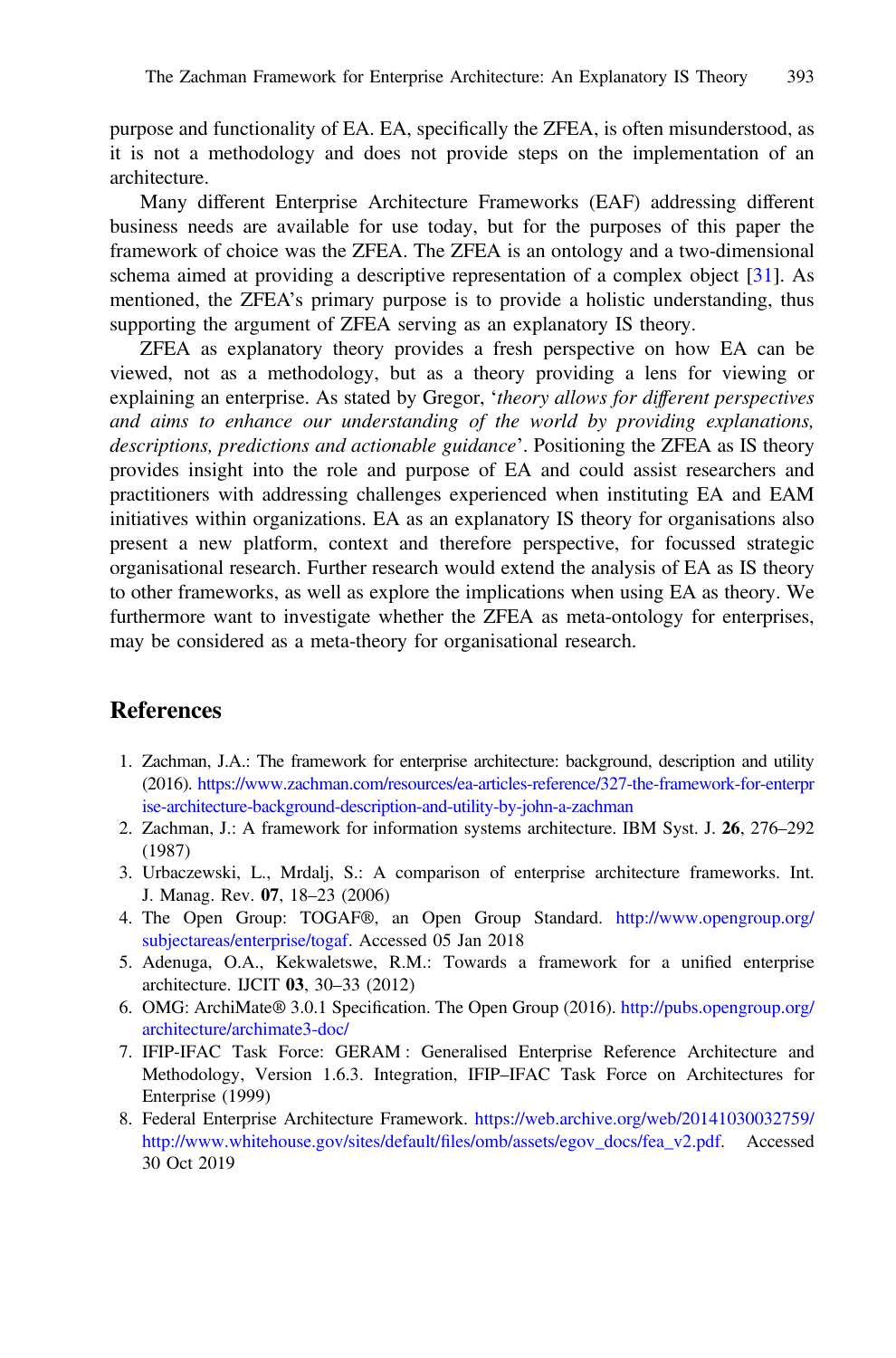- <span id="page-11-0"></span>9. DODAF - DOD Architecture Framework Version 2.02 - DOD Deputy Chief Information Officer. [https://dodcio.defense.gov/library/dod-architecture-framework/.](https://dodcio.defense.gov/library/dod-architecture-framework/) Accessed 30 Oct 2019
- 10. Lapalme, J.: Three schools of thought on enterprise architecture. IT Prof. 14, 37–43 (2012). <https://doi.org/10.1109/MITP.2011.109>
- 11. Lapalme, J., de Guerre, D.: An open socio-technical systems approach to enterprise architecture. In: Gøtze, J., Jensen-Waud, A. (eds.) Beyond Alignment: Applying Systems Thinking to Architecting Enterprises. College Publications, London (2013)
- 12. Lapalme, J., Gerber, A., van der Merwe, A., de Vries, M., Hinkelmann, K.: Exploring the future of enterprise architecture: a Zachman perspective. Comput. Ind. 79, 103–113 (2016)
- 13. de Vries, M., Gerber, A., van der Merwe, A.: The nature of the enterprise engineering discipline. In: Aveiro, D., Tribolet, J., Gouveia, D. (eds.) EEWC 2014. LNBIP, vol. 174, pp. 1–15. Springer, Cham (2014). [https://doi.org/10.1007/978-3-319-06505-2\\_1](https://doi.org/10.1007/978-3-319-06505-2_1)
- 14. Rouhani, B.D., Mahrin, M.N., Nikpay, F., Ahmad, R.B., Nikfard, P.: A systematic literature review on enterprise architecture implementation methodologies. Inf. Softw. Technol. 62, 1– 20 (2015). <https://doi.org/10.1016/j.infsof.2015.01.012>
- 15. Lankhorst, M. (ed.): Enterprise Architecture At Work: Modelling, Communication, and Analysis. Springer, Heidelberg (2005). <https://doi.org/10.1007/3-540-27505-3>
- 16. Simon, D., Fischbach, K.: An exploration of enterprise architecture research. CAIS Commun. AIS 32 (2013)
- 17. Aier, S., Gleichauf, B., Winter, R.: Understanding enterprise architecture management design - an empirical analysis (2011)
- 18. Rahimi, F., Gotze, J., Moller, C.: Enterprise architecture management: toward a taxonomy of applications. Commun. Assoc. Inf. Syst. 40, 120–166 (2017)
- 19. Ernst, A.M.: Enterprise architecture management patterns. Presented at the (2008). [https://](https://doi.org/10.1145/1753196.1753205) [doi.org/10.1145/1753196.1753205](https://doi.org/10.1145/1753196.1753205)
- 20. Wißotzki, M., Koç, H., Weichert, T., Sandkuhl, K.: Development of an enterprise architecture management capability catalog. In: Kobyliński, A., Sobczak, A. (eds.) BIR 2013. LNBIP, vol. 158, pp. 112–126. Springer, Heidelberg (2013). [https://doi.org/10.1007/](https://doi.org/10.1007/978-3-642-40823-6_10) [978-3-642-40823-6\\_10](https://doi.org/10.1007/978-3-642-40823-6_10)
- 21. Matthes, F., Buckl, S., Leitel, J., Schweda, C.M.: Enterprise architecture management tool survey 2008 (2008)
- 22. Hinkelmann, K., Gerber, A., Karagiannis, D., Thoenssen, B., van der Merwe, A., Woitsch, R.: A new paradigm for the continuous alignment of business and IT: combining enterprise architecture modelling and enterprise ontology. Comput. Ind. 79, 77–86 (2016). [https://doi.](https://doi.org/10.1016/j.compind.2015.07.009) [org/10.1016/j.compind.2015.07.009](https://doi.org/10.1016/j.compind.2015.07.009)
- 23. Lange, M., Mendling, J., Recker, J.: An empirical analysis of the factors and measures of enterprise architecture management success. Eur. J. Inf. Syst. 26, 411 (2016). [https://doi.org/](https://doi.org/10.1057/s41303-016-0001-6) [10.1057/s41303-016-0001-6](https://doi.org/10.1057/s41303-016-0001-6)
- 24. McLeod, J.: Enterprise architecture is dead. [https://medium.com/@JonMcLeodEA/](https://medium.com/%40JonMcLeodEA/enterprise-architecture-is-dead-33dd0e63cbbf) [enterprise-architecture-is-dead-33dd0e63cbbf](https://medium.com/%40JonMcLeodEA/enterprise-architecture-is-dead-33dd0e63cbbf). Accessed 30 Oct 2019
- 25. Bloomberg, J.: Is enterprise architecture completely broken? [https://www.forbes.com/sites/](https://www.forbes.com/sites/jasonbloomberg/2014/07/11/is-enterprise-architecture-completely-broken/) [jasonbloomberg/2014/07/11/is-enterprise-architecture-completely-broken/](https://www.forbes.com/sites/jasonbloomberg/2014/07/11/is-enterprise-architecture-completely-broken/). Accessed 30 Oct 2019
- 26. Kotusev, S.: Fake and real tools for enterprise architecture. [https://www.iqpc.com/events](https://www.iqpc.com/events-enterprisearchitecture/blog/fake-and-real-tools-for-enterprise-architecture)[enterprisearchitecture/blog/fake-and-real-tools-for-enterprise-architecture](https://www.iqpc.com/events-enterprisearchitecture/blog/fake-and-real-tools-for-enterprise-architecture). Accessed 30 Oct 2019
- 27. Santos, J., Allega, P.: Hype Cycle for Enterprise Architecture, 2018. Gartner (2018)
- 28. Gregor, S.: The nature of theory in information systems. MIS Q. 30, 611–642 (2006). [https://](https://doi.org/10.2307/25148742) [doi.org/10.2307/25148742](https://doi.org/10.2307/25148742)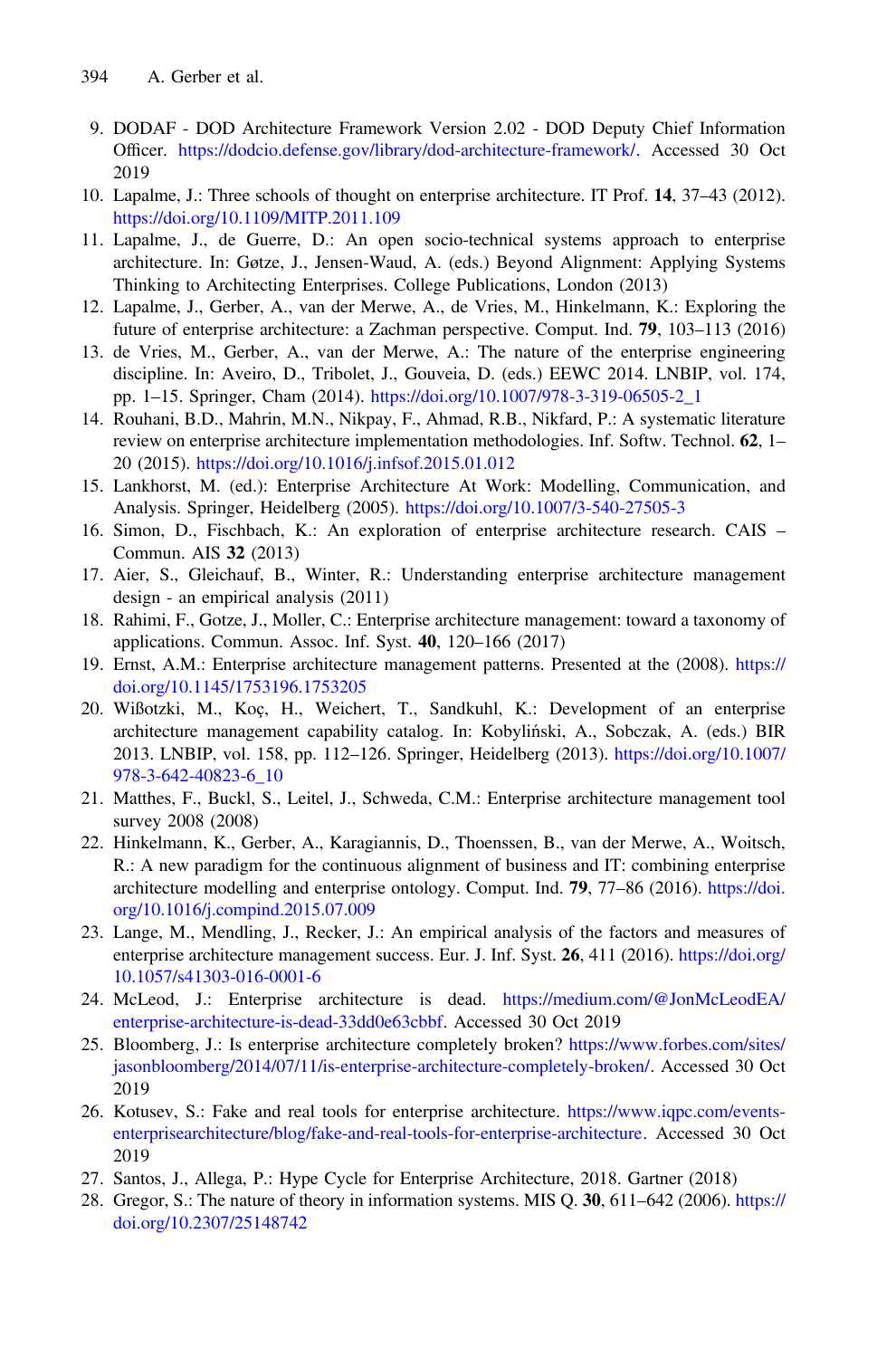- <span id="page-12-0"></span>29. Bernus, P., Nemes, L., Schmidt, G.: Handbook on Enterprise Architecture. Springer, Heidelberg (2003). <https://doi.org/10.1007/978-3-540-24744-9>
- 30. van der Merwe, A., Gerber, A., Kotze, P., van der Merwe, P., Mentz, J.: EARF EA Definition. [http://earf.meraka.org.za/earfhome/our](http://earf.meraka.org.za/earfhome/our%e2%80%90projects%e2%80%901/completed%e2%80%90projects)‐projects‐1/completed‐projects
- 31. Zachman, J.A.: The concise definition of the zachman framework (2008). [https://www.](https://www.zachman.com/about-the-zachman-framework) [zachman.com/about-the-zachman-framework](https://www.zachman.com/about-the-zachman-framework)
- 32. Niemi, E., Pekkola, S.: The benefits of enterprise architecture in organizational transformation. Bus. Inf. Syst. Eng. (2019). <https://doi.org/10.1007/s12599-019-00605-3>
- 33. Tamm, T., Seddon, P.B., Shanks, G., Reynolds, P.: How does enterprise architecture add value to organisations? Commun. Assoc. Inf. Syst. 28 (2011). [https://doi.org/10.17705/](https://doi.org/10.17705/1CAIS.02810) [1CAIS.02810](https://doi.org/10.17705/1CAIS.02810)
- 34. Hafsi, M., Assar, S.: What enterprise architecture can bring for digital transformation. IEEE (2016)
- 35. Winter, R., Fischer, R.: Essential layers, artifacts, and dependencies of enterprise architecture. In: 2006 10th IEEE International Enterprise Distributed Object Computing Conference Workshops (EDOCW 2006), p. 30. IEEE, Hong Kong (2006). [https://doi.org/10.](https://doi.org/10.1109/EDOCW.2006.33) [1109/EDOCW.2006.33](https://doi.org/10.1109/EDOCW.2006.33)
- 36. Rogers, C.: Proposed enterprise architecture solutions for Industry 4.0 manufacturing simulation information assets based on TOGAF. University of Denver University College (2016)
- 37. Buckl, S., Ernst, A.M., Matthes, F., Ramacher, R., Schweda, C.M.: Using enterprise architecture management patterns to complement TOGAF. Presented at the September (2009). <https://doi.org/10.1109/EDOC.2009.30>
- 38. Aier, S., Kurpjuweit, S., Saat, J., Winter, R.: Enterprise architecture design as an engineering discipline. AIS Trans. Enterp. Syst. 1, 8 (2009)
- 39. Lin, F., Dyck, H.: The value of implementing enterprise architecture in organizations. J. Int. Technol. Inf. Manag. 19 (2010)
- 40. Zachman, J.A.: Enterprise Architecture: Notes on The Zachman Framework (2012). [www.](http://www.zachman.com) [zachman.com](http://www.zachman.com)
- 41. Kappelman, L.A., Zachman, J.A.: The enterprise and its architecture: ontology and challenges. J. Comput. Inf. Syst. 1–16 (2012)
- 42. Gregor, S.: Theory still king but needing a revolution! J. Inf. Technol. 29, 337–340 (2014). <https://doi.org/10.1057/jit.2014.22>
- 43. Urquhart, C., Lehmann, H., Myers, M.D.: Putting the 'theory' back into grounded theory: guidelines for grounded theory studies in information systems: guidelines for grounded theory studies in information systems. Inf. Syst. J. 20, 357–381 (2009). [https://doi.org/10.](https://doi.org/10.1111/j.1365-2575.2009.00328.x) [1111/j.1365-2575.2009.00328.x](https://doi.org/10.1111/j.1365-2575.2009.00328.x)
- 44. Iivari, J.: Information systems as a design science. In: Vasilecas, O., Wojtkowski, W., Zupančič, J., Caplinskas, A., Wojtkowski, W.G., Wrycza, S. (eds.) Information Systems Development, pp. 15–27. Springer, Boston (2005). [https://doi.org/10.1007/0-387-28809-0\\_2](https://doi.org/10.1007/0-387-28809-0_2)
- 45. Andrade, A.D.: Interpretive research aiming at theory building: adopting and adapting the case study design (2009)
- 46. Dennis, A.: An unhealthy obsession with theory. J. Assoc. Inf. Syst. (2019)
- 47. le Roux, P.: Enterprise architecture as conceptual support framework for small to medium enterprise growth: a South African study (2019)
- 48. Baskerville, R., Dulipovici, A.: The theoretical foundations of knowledge management. Knowl. Manag. Res. Pract. 4, 83–105 (2006). [https://doi.org/10.1057/palgrave.kmrp.](https://doi.org/10.1057/palgrave.kmrp.8500090) [8500090](https://doi.org/10.1057/palgrave.kmrp.8500090)
- 49. Taylor, F.W.: The Principles of Scientific Management. Harper, New York (1911)